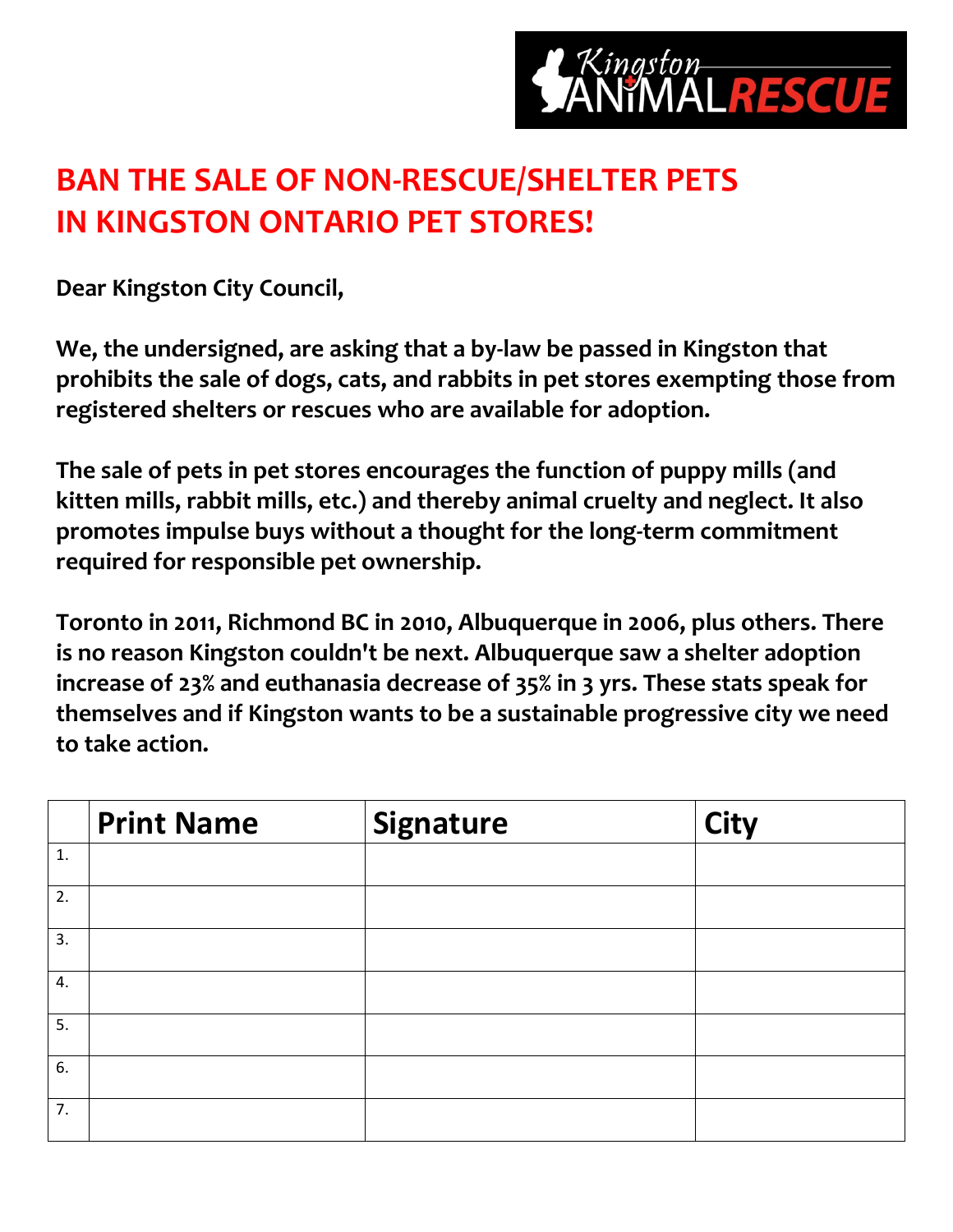Dear Kingston City Council,

We, the undersigned, are asking that a by-law be passed in Kingston that prohibits the sale of dogs, cats, and rabbits in pet stores exempting those from registered shelters or rescues who are available for adoption.

The sale of pets in pet stores encourages the function of puppy mills (and kitten mills, rabbit mills, etc.) and thereby animal cruelty and neglect. It also promotes impulse buys without a thought for the long-term commitment required for responsible pet ownership.

|       | <b>Print Name</b> | Signature | <b>City</b> |
|-------|-------------------|-----------|-------------|
| 8.    |                   |           |             |
| 9.    |                   |           |             |
| $10.$ |                   |           |             |
| 11.   |                   |           |             |
| 12.   |                   |           |             |
| 13.   |                   |           |             |
| 14.   |                   |           |             |
| 15.   |                   |           |             |
| 16.   |                   |           |             |
| $17.$ |                   |           |             |
| 18.   |                   |           |             |
| 19.   |                   |           |             |
| 20.   |                   |           |             |
| 21.   |                   |           |             |
| 22.   |                   |           |             |
| 23.   |                   |           |             |
| 24.   |                   |           |             |
| 25.   |                   |           |             |
| 26.   |                   |           |             |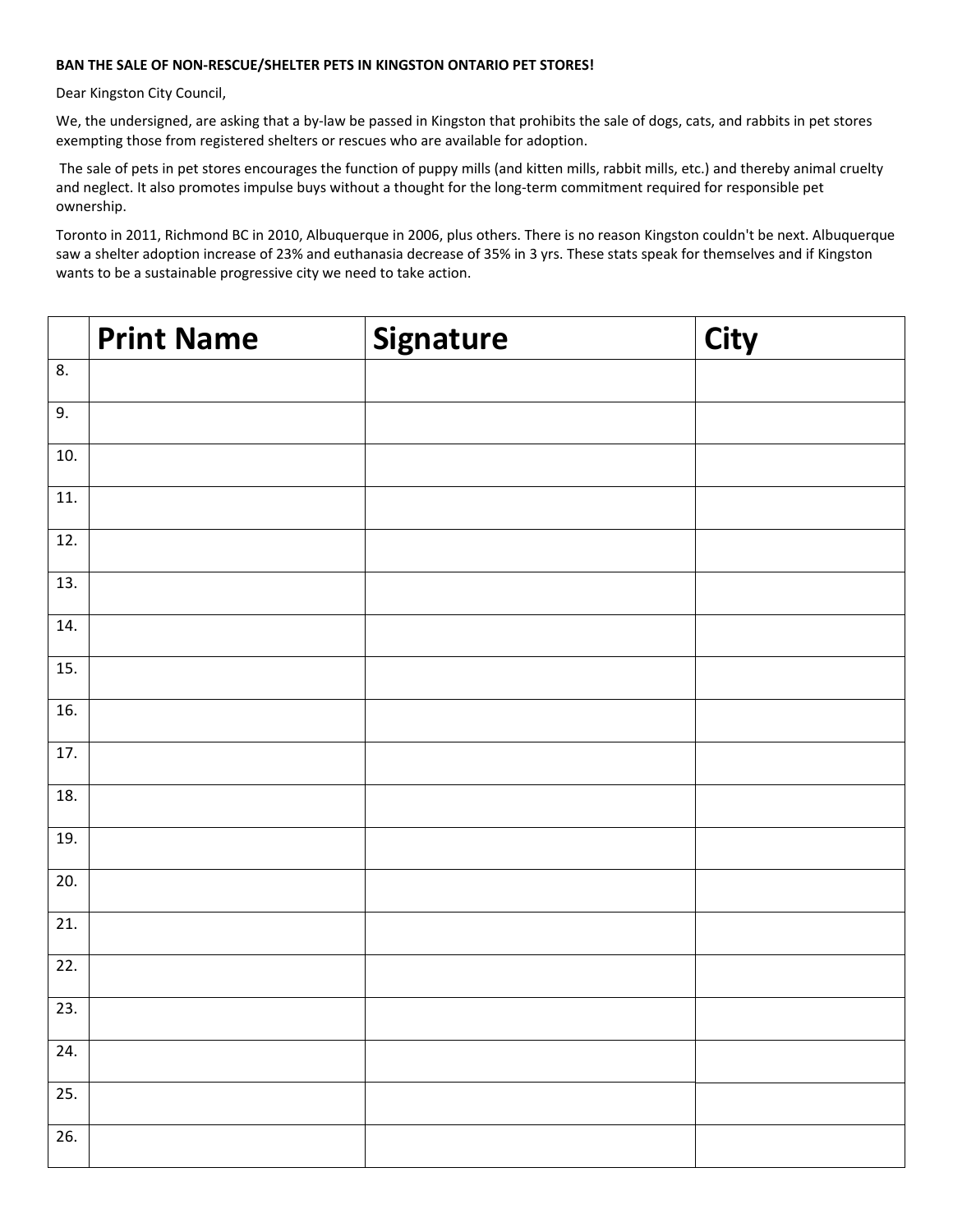Dear Kingston City Council,

We, the undersigned, are asking that a by-law be passed in Kingston that prohibits the sale of dogs, cats, and rabbits in pet stores exempting those from registered shelters or rescues who are available for adoption.

The sale of pets in pet stores encourages the function of puppy mills (and kitten mills, rabbit mills, etc.) and thereby animal cruelty and neglect. It also promotes impulse buys without a thought for the long-term commitment required for responsible pet ownership.

|     | <b>Print Name</b> | Signature | $\overline{City}$ |
|-----|-------------------|-----------|-------------------|
| 27. |                   |           |                   |
| 28. |                   |           |                   |
| 29. |                   |           |                   |
| 30. |                   |           |                   |
| 31. |                   |           |                   |
| 32. |                   |           |                   |
| 33. |                   |           |                   |
| 34. |                   |           |                   |
| 35. |                   |           |                   |
| 36. |                   |           |                   |
| 37. |                   |           |                   |
| 38. |                   |           |                   |
| 39. |                   |           |                   |
| 40. |                   |           |                   |
| 41. |                   |           |                   |
| 42. |                   |           |                   |
| 43. |                   |           |                   |
| 44. |                   |           |                   |
| 45. |                   |           |                   |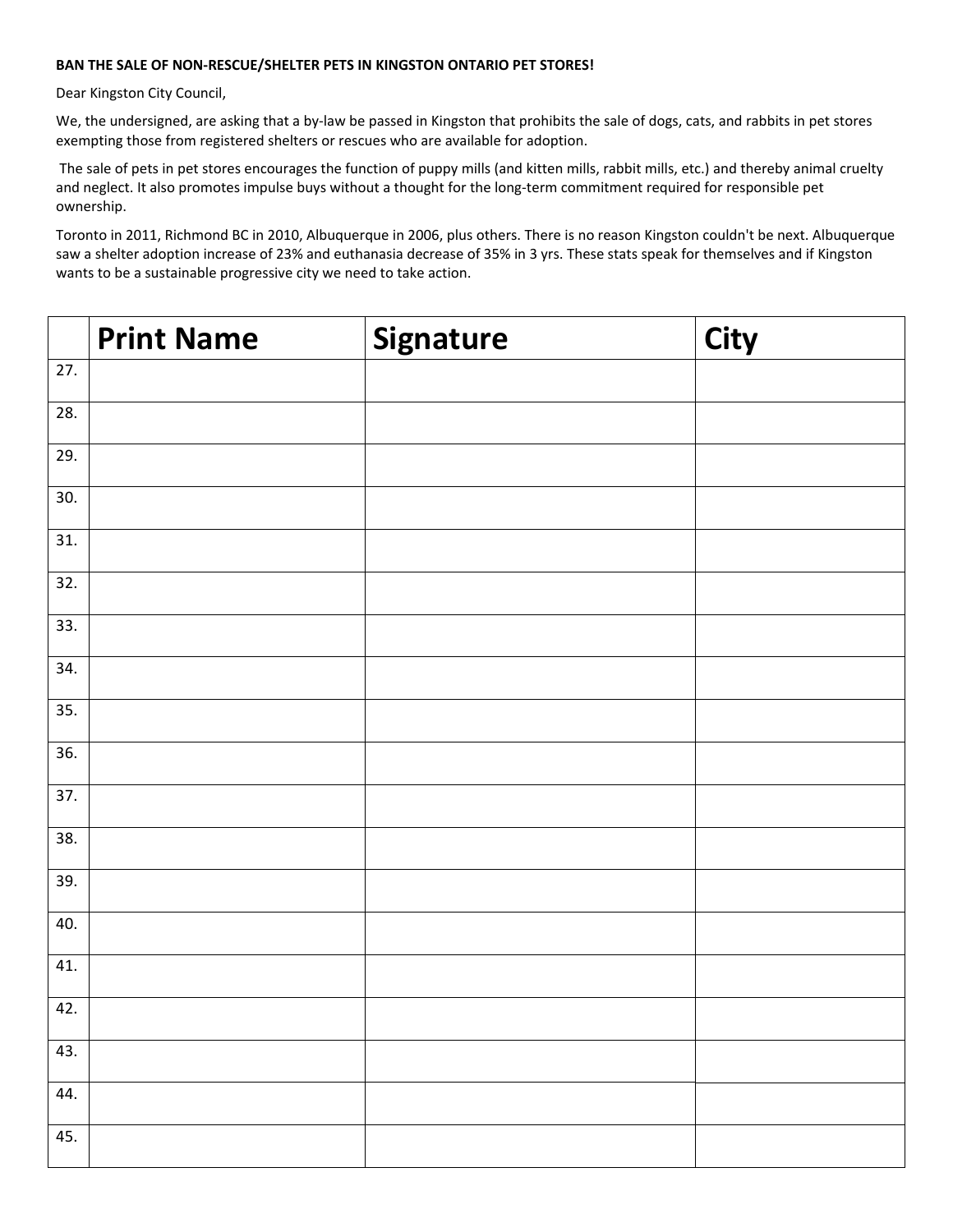Dear Kingston City Council,

We, the undersigned, are asking that a by-law be passed in Kingston that prohibits the sale of dogs, cats, and rabbits in pet stores exempting those from registered shelters or rescues who are available for adoption.

The sale of pets in pet stores encourages the function of puppy mills (and kitten mills, rabbit mills, etc.) and thereby animal cruelty and neglect. It also promotes impulse buys without a thought for the long-term commitment required for responsible pet ownership.

|                   | <b>Print Name</b> | Signature | <b>City</b> |
|-------------------|-------------------|-----------|-------------|
| 46.               |                   |           |             |
| 47.               |                   |           |             |
| 48.               |                   |           |             |
| 49.               |                   |           |             |
| 50.               |                   |           |             |
| 51.               |                   |           |             |
| 52.               |                   |           |             |
| 53.               |                   |           |             |
| 54.               |                   |           |             |
| 55.               |                   |           |             |
| 56.               |                   |           |             |
| 57.               |                   |           |             |
| 58.               |                   |           |             |
| $\overline{59}$ . |                   |           |             |
| 60.               |                   |           |             |
| 61.               |                   |           |             |
| 62.               |                   |           |             |
| 63.               |                   |           |             |
| 64.               |                   |           |             |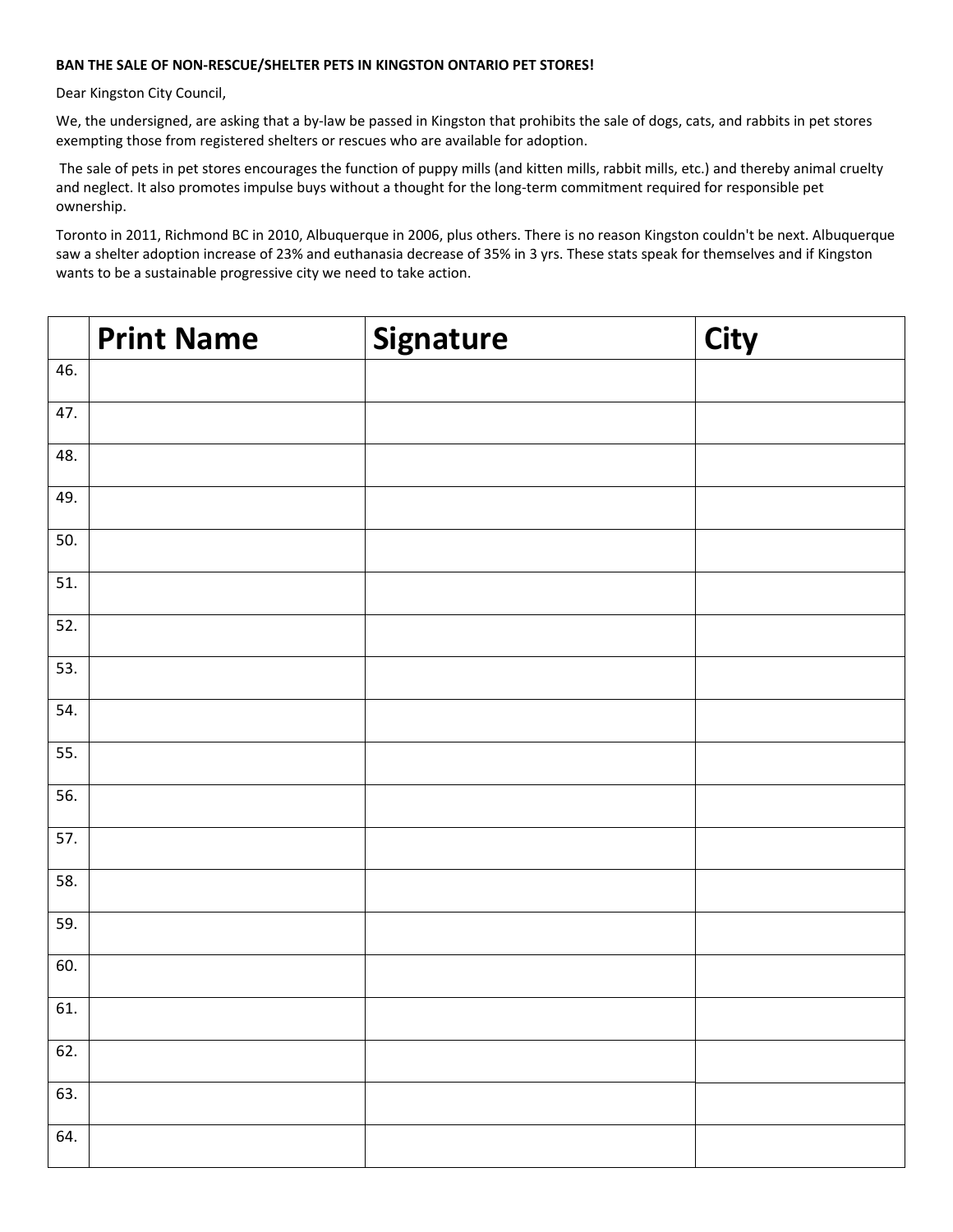Dear Kingston City Council,

We, the undersigned, are asking that a by-law be passed in Kingston that prohibits the sale of dogs, cats, and rabbits in pet stores exempting those from registered shelters or rescues who are available for adoption.

The sale of pets in pet stores encourages the function of puppy mills (and kitten mills, rabbit mills, etc.) and thereby animal cruelty and neglect. It also promotes impulse buys without a thought for the long-term commitment required for responsible pet ownership.

|       | <b>Print Name</b> | Signature | <b>City</b> |
|-------|-------------------|-----------|-------------|
| 65.   |                   |           |             |
| 66.   |                   |           |             |
| 67.   |                   |           |             |
| 68.   |                   |           |             |
| 69.   |                   |           |             |
| 70.   |                   |           |             |
| $71.$ |                   |           |             |
| 72.   |                   |           |             |
| 73.   |                   |           |             |
| 74.   |                   |           |             |
| 75.   |                   |           |             |
| 76.   |                   |           |             |
| 77.   |                   |           |             |
| 78.   |                   |           |             |
| 79.   |                   |           |             |
| 80.   |                   |           |             |
| 81.   |                   |           |             |
| 82.   |                   |           |             |
| 83.   |                   |           |             |